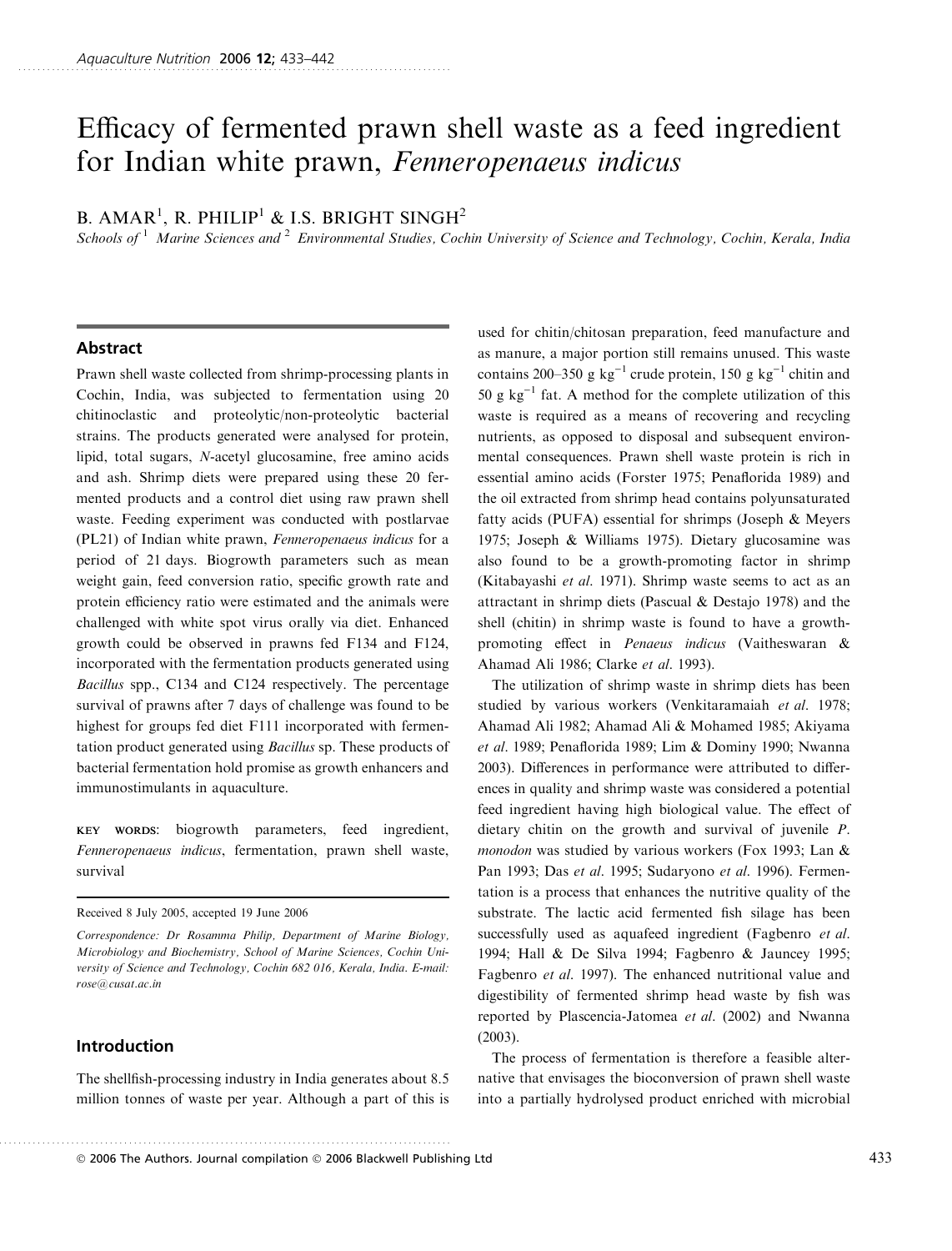biomass. The present work evaluates the use of chitinoclastic and proteolytic bacterial strains for fermentation of prawn shell waste as a means of value addition by transforming it into a more nutritious feed ingredient.

## Materials and methods

#### Microorganisms used

Twenty bacteria (chitinoclastic and proteolytic/non-proteolytic) belonging to Bacillus, Coryneforms, Vibrio, Pseudomonas, Streptococcus and Enterobacteriaceae maintained in the Microbiology Laboratory of the School of Marine Sciences were used for the study (Table 1). These strains were isolated from shellfish waste as well as from coastal sediments off Cochin, India. Characterization and identification of the cultures were carried out as per Buchanan & Gibbons (1974). The chitinoclastic and proteolytic properties of the selected strains were assessed by clearing zone formation on chitin agar plates and prawn flesh agar plates respectively (Amar & Philip 2004).

#### Prawn shell fermentation product

Shell waste collected from prawn-processing plants in Cochin were dried in an oven at 80 °C overnight, powdered, sieved

Table 1 Characteristics of the bacterial strains selected for the study

through a 0.5-mm sieve and used as the raw material for fermentation. Chitinoclastic bacteria (20 strains) isolated from shell waste, and maintained in the laboratory were used for the study (Table 1). All the strains used were indexed as strain number with prefix C for chitinolytic property exhibited. One hundred grams of powdered shell waste was inoculated with the selected bacterial strains for fermentation. Solid state (1 : 1.5 w/v shell powder and 15 g  $L^{-1}$  sea water) and submerged state  $(1:4 \text{ w/v}$  shell powder and 15 g  $L^{-1}$  sea water) fermentations were carried out as per the preference of the selected strains based on previous study (Amar & Philip 2004). The flasks were incubated at  $28 \pm 2$  °C for 14 days during which regular mixing was performed. Then the fermentation product was dried at 60  $\degree$ C for 18 h and used as an ingredient for feed preparation. All the fermented products were successively named as FP-strain number to signify the fermented product corresponding to the strain used.

#### Experimental feed formulation

Ingredients as given in Table 2 were mixed well into a dough with water, steamed for 10 min in an autoclave under atmospheric pressure and pelletized using a laboratory model hand pelletizer having a 1-mm-diameter die. Pellets were dried in an oven at 50  $^{\circ}$ C for 24 h. Twenty different feeds

..............................................................................................

| Culture no.      | Morphological and biochemical tests |            |            |           |           |                          | Physiological<br>grouping |                   |                    |
|------------------|-------------------------------------|------------|------------|-----------|-----------|--------------------------|---------------------------|-------------------|--------------------|
|                  | Gram's<br>reaction                  | Morphology | <b>MOF</b> | Oxidase   | Motility  | Spore                    | Chitinase                 | Protease          | Genera             |
| C <sub>14</sub>  | $+$                                 | Rods       | F          | $+$       | $+$       | -                        | $+++$                     | $++$              | Coryneforms        |
| C <sub>15</sub>  | $\ddot{}$                           | Rods       | F          | $\ddot{}$ | -         | $\ddot{}$                | $^{+++}$                  | $^{+++}$          | <b>Bacillus</b>    |
| C18              | $\ddot{}$                           | Rods       | F          | $\ddot{}$ | $\ddot{}$ | -                        | $++++$                    | $^{++}$           | Coryneforms        |
| C <sub>29</sub>  |                                     | Rods       |            | $\ddot{}$ | $+$       | -                        | $++$                      |                   | Vibrio             |
| C <sub>33</sub>  |                                     | Rods       |            | $\ddot{}$ | $\ddot{}$ | -                        | $++$                      | $\qquad \qquad -$ | Pseudomonas        |
| C48              | $+$                                 | Cocci      | Falk       | $+$       |           | -                        | $++$                      | $++$              | Streptococci       |
| C52              |                                     | Rods       | Falk       | $+$       | -         | —                        | $++$                      | $+$               | Vibrio             |
| C84              |                                     | Rods       | F          | $\ddot{}$ | $\ddot{}$ | —                        | $+$                       | $\ddot{}$         | Pseudomonas        |
| C111             | $\ddot{}$                           | Rods       | F          | $\ddot{}$ | -         | $\ddot{}$                | $+++$                     | $\ddot{}$         | <b>Bacillus</b>    |
| C123             | $+$                                 | Rods       | F          | $+$       | $\ddot{}$ | —                        | $++$                      | $++$              | Coryneforms        |
| C124             | $\ddot{}$                           | Rods       | Falk       | $+$       |           | $\ddot{}$                | $^{+++}$                  | $^{++}$           | <b>Bacillus</b>    |
| C134             | $+$                                 | Rods       | F          |           |           | $\ddot{}$                | $++$                      | $++$              | <b>Bacillus</b>    |
| C149             |                                     | Cocci      | F          |           |           | -                        | $+++$                     | $++$              | Enterobacteriaceae |
| C <sub>153</sub> | $+$                                 | Rods       | Falk       | $+$       | -         | $\ddot{}$                | $^{+++}$                  | $++$              | <b>Bacillus</b>    |
| C154             | $\ddot{}$                           | Rods       | F          | $\ddot{}$ | -         | $\ddot{}$                | $^{+++}$                  | $++++$            | <b>Bacillus</b>    |
| C157             | -                                   | Rods       | F          | $+$       | $\ddot{}$ | -                        | $++$                      | -                 | Vibrio             |
| C163             |                                     | Cocci      |            |           |           | -                        | $++$                      | $++$              | Enterobacteriaceae |
| C <sub>218</sub> | -                                   | Rods       |            | $\ddot{}$ | $\ddot{}$ | $\overline{\phantom{0}}$ | $++$                      | $\qquad \qquad -$ | Vibrio             |
| C <sub>219</sub> |                                     | Rods       |            | $\ddot{}$ | +         |                          | $^{+++}$                  |                   | Vibrio             |
| C220             | $+$                                 | Rods       | F          |           | -         | $+$                      | $^{++}$                   | -                 | <b>Bacillus</b>    |

++, +++, ++++ represent increasing grades of halo size; MOF = Marine Oxidation Fermentation Test.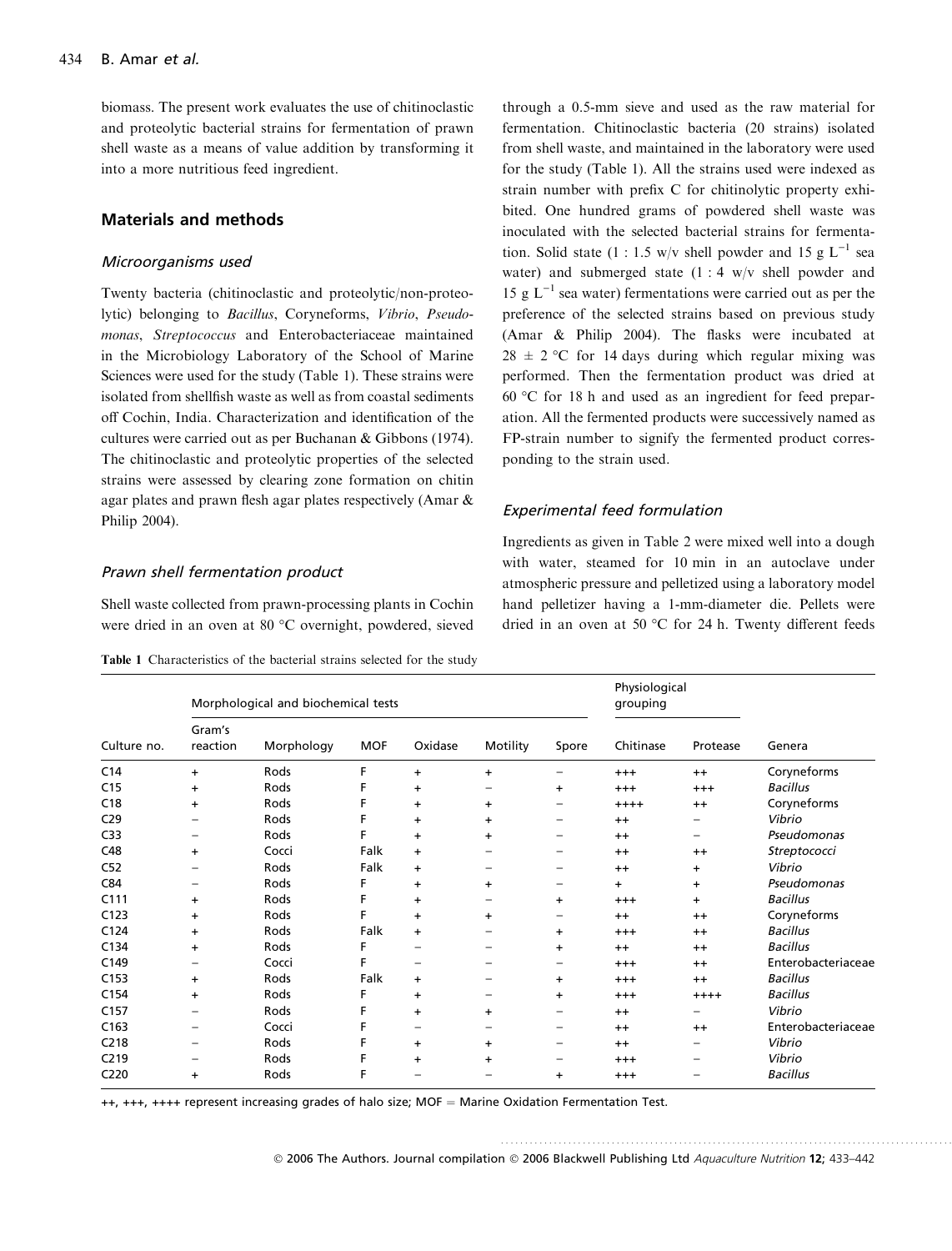|  |  | <b>Table 2</b> Composition of experimental diets |  |
|--|--|--------------------------------------------------|--|
|--|--|--------------------------------------------------|--|

| Ingredients                          | Control diet<br>$(FC)$ (q kg <sup>-1</sup> ) | Experimental<br>diet (g $kg^{-1}$ ) |  |
|--------------------------------------|----------------------------------------------|-------------------------------------|--|
| Prawn shell powder                   | 250                                          |                                     |  |
| Fermented prawn shell <sup>1</sup>   |                                              | 250                                 |  |
| Fish meal                            | 280                                          | 280                                 |  |
| Groundnut oil cake <sup>2</sup>      | 80                                           | 80                                  |  |
| Soybean meal <sup>3</sup>            | 150                                          | 150                                 |  |
| Maida <sup>4</sup>                   | 100                                          | 100                                 |  |
| Rice bran <sup>5</sup>               | 100                                          | 100                                 |  |
| Vitamin and mineral mix <sup>6</sup> | 20                                           | 20                                  |  |
| Agar                                 | 20                                           | 20                                  |  |
| Water (mL)                           | 1000                                         | 1000                                |  |

 $1$  Twenty different fermented products were prepared which were incorporated in the 20 experimental diets prepared.

 $2$  Prepared by grinding the cake remaining after oil extraction from ground nuts.

<sup>3</sup> Prepared by grinding the flakes remaining after oil extraction from soybean.

<sup>4</sup> Refined wheat flour.

<sup>5</sup> Finely ground rice bran.

 $6$  Vitamin and mineral mix (mg  $g^{-1}$  vitamin and mineral mix): thiamine, 0.61 mg; riboflavin, 0.48 mg; pantothenic acid, 2.42 mg; pyridoxine, 0.72 mg; cyanocobalamin, 0.02 mg; biotin, 0.02 mg; retinol, 0.13 mg; menaptone, 0.24 mg; folic acid, 0.13 mg; niacin, 2.42 mg; <sup>a</sup>-tocopherol, 2.42 mg; banox, 0.30 mg; cholecalciferol, 0.06 mg; ascorbic acid, 6.05 mg;  $K_2HPO_4$ , 4.68 mg;  $Ca_3(PO_4)_2$ , 6.36 mg; MgSO<sub>4</sub>·7H<sub>2</sub>O, 7.12 mg; NaH<sub>2</sub>PO<sub>4</sub>·2H<sub>2</sub>O, 1.84 mg.

were prepared incorporating the 20 fermented products plus the control diet with raw prawn shell powder. Water stability of the feed was checked by immersing pellets in sea water for 18 h and examining the structural stability by visual observation. Feeds were stored in polythene bags in a freezer  $(-20 \degree C)$ . All the feeds prepared were named F-strain number to indicate the respective strain and successive fermented product derived by it.

## Proximate composition of the fermented products and the experimental diets

Biochemical composition of the shell fermentation products and the experimental diets were estimated: protein in the fermented product (Lowry et al. 1951), lipid by chloroform-methanol extraction (Folch et al. 1957), total sugars (Roe 1955), N-acetyl glucosamine (NAG) (Reissig et al. 1955) and free amino acids (FAAs) (Yemm & Cocking 1955). Micro-Kjeldahl distillation method (Barnes 1959) was employed for the estimation of protein  $(N \times 6.25)$  in the diet. Crude fibre in experimental feed was estimated as per AOAC (1990) and lipid by chloroform-methanol extraction (Folch et al. 1957). Moisture content was assessed by drying in an oven at  $80^{\circ}$ C to constant weight

. .............................................................................................

and ash by incineration at  $600\text{ °C}$  in a muffle furnace for 5 h. The nitrogen-free extract (NFE) was computed by difference (Crompton & Harris 1969).

#### Feeding experiment

Postlarvae (PL21) of Indian white prawn (30–50 mg, Fenneropenaeus indicus) were brought to the laboratory from a commercial prawn hatchery in Kannamali, Cochin. They were acclimatized to experimental tanks and maintained on prepared control diet for a period of 1 week. Larvae were then stocked into 30-L rectangular fibreglass tanks, 25 individuals per tank, and reared on the experimental diets for 21 days. Feeding trials were conducted using triplicate tanks for each treatment. The initial body weight of all the postlarvae in a tank was taken and the average weight was calculated. Fifty per cent water exchange was made with fresh sea water on alternate days. Aeration was provided from a 1 hp compressor through air stones. Physico-chemical parameters of the rearing water were monitored daily and adjusted to the desired range by water exchange (Table 3). Salinity, NH<sub>3</sub>-N, NO<sub>2</sub>-N, NO<sub>3</sub>-N and dissolved  $O_2$  were estimated as per APHA (1995).

Twenty-one different feeds were given to the prawns including one control diet. Prawns were fed twice daily morning and evening at 10 a.m. and 4 p.m. respectively at 15–20% of the body weight per day. Faecal matter was siphoned out twice daily, before the supply of fresh diet and water exchange was performed in the morning after removal of faeces. Uneaten feed was also collected twice daily (before the supply of fresh diet), placed on preweighed filter paper and washed with fresh water to remove salt, dried in an oven

Table 3 Rearing conditions and water quality parameters of the experimental system

| Parameter                                    | Mean $\pm$ SD                |  |  |
|----------------------------------------------|------------------------------|--|--|
| Initial body weight (average)                | $12.4 \pm 0.8$ mg            |  |  |
| Stocking density                             | 25 (per tank)                |  |  |
| Rearing and feeding conditions               |                              |  |  |
| Tank capacity                                | 30 L                         |  |  |
| Feeding level                                | 10-15% body weight           |  |  |
| Feeding frequency                            | Twice daily                  |  |  |
| Feeding period                               | 21 days                      |  |  |
| Temperature                                  | $28 \pm 2$ °C                |  |  |
| рH                                           | $7 + 0.5$                    |  |  |
| Salinity                                     | $26 \pm 2$ g L <sup>-1</sup> |  |  |
| Dissolved oxygen (mg $O_2$ L <sup>-1</sup> ) | $7 + 1$                      |  |  |
| Ammonia (mg NH $^{+}_{4}$ L <sup>-1</sup> )  | $0.01 \pm 0.005$             |  |  |
| Nitrate (mg $NO_3^-$ L <sup>-1</sup> )       | n.d.                         |  |  |
| Nitrite (mg $NO2- L-1$ )                     | $<$ 0.01 $\,$                |  |  |

 $n.d.$  = not detectable.

© 2006 The Authors. Journal compilation © 2006 Blackwell Publishing Ltd *Aquaculture Nutrition* 12; 433–442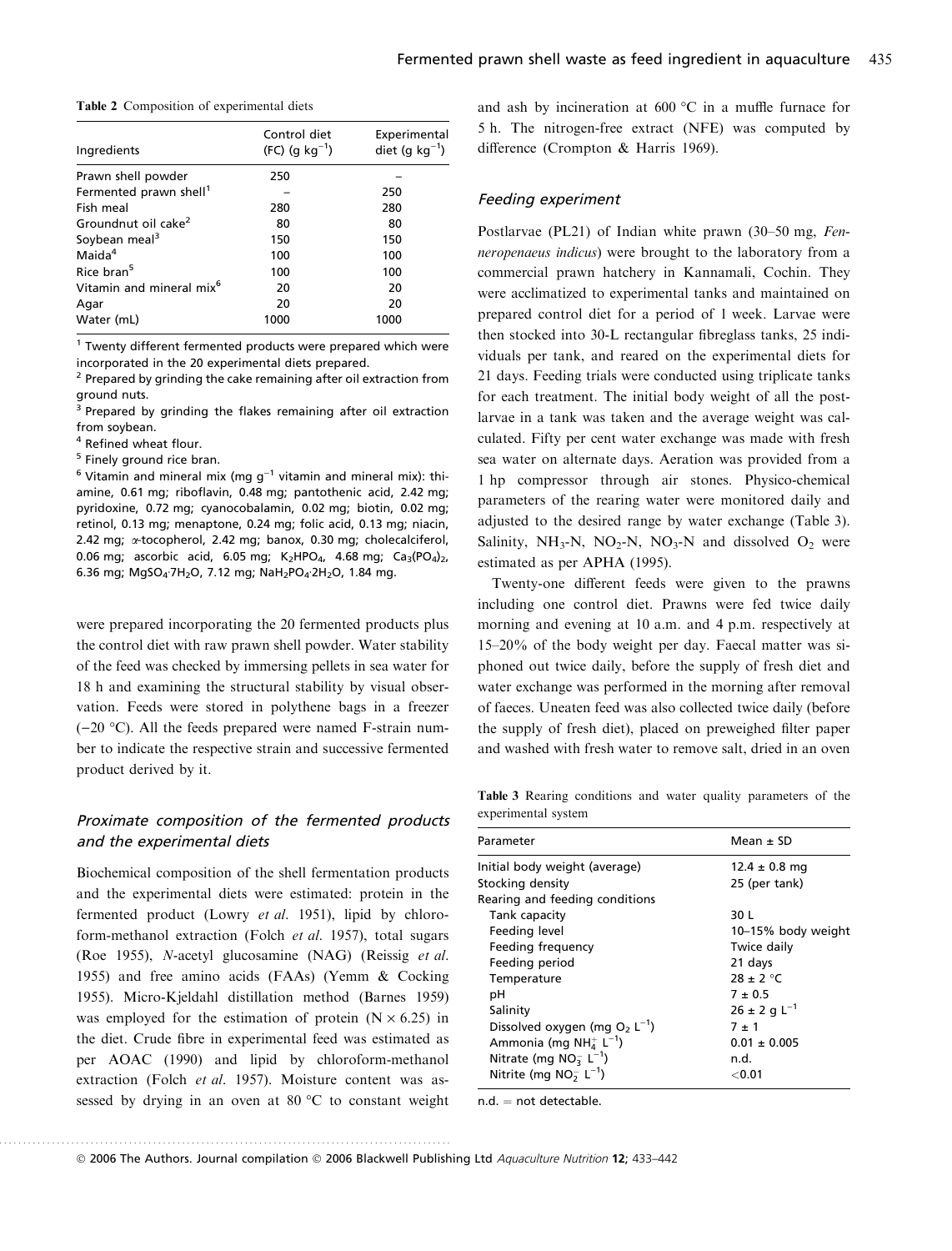| Feed        | Protein<br>(g $kg^{-1}$ ) | Lipid<br>(g kg $^{-1}$ ) | NAG<br>$(g kg^{-1})$ | Total sugars<br>(g $kg^{-1}$ ) | Free amino<br>acids (q $kq^{-1}$ ) |
|-------------|---------------------------|--------------------------|----------------------|--------------------------------|------------------------------------|
| Control     | 325                       | 51                       | 0.43                 | 25                             | 15                                 |
| <b>FP14</b> | 239                       | 96                       | 0.30                 | 22                             | 7                                  |
| <b>FP15</b> | 449                       | 50                       | 0.45                 | 28                             | 9                                  |
| <b>FP18</b> | 355                       | 70                       | 0.30                 | 38                             | 7                                  |
| <b>FP29</b> | 462                       | 36                       | 0.29                 | 27                             | 14                                 |
| <b>FP33</b> | 258                       | 32                       | 0.29                 | 45                             | 17                                 |
| <b>FP48</b> | 278                       | 72                       | 0.26                 | 46                             | 5                                  |
| <b>FP52</b> | 238                       | 75                       | 0.29                 | 28                             | 14                                 |
| <b>FP84</b> | 459                       | 28                       | 0.25                 | 25                             | 13                                 |
| FP111       | 378                       | 107                      | 0.24                 | 42                             | 22                                 |
| FP123       | 448                       | 48                       | 0.25                 | 22                             | 8                                  |
| FP124       | 472                       | 82                       | 0.12                 | 30                             | 10                                 |
| FP134       | 290                       | 106                      | 0.27                 | 43                             | 16                                 |
| FP149       | 339                       | 52                       | 0.24                 | 41                             | 13                                 |
| FP153       | 262                       | 49                       | 0.26                 | 23                             | 16                                 |
| FP154       | 390                       | 52                       | 0.37                 | 26                             | 10                                 |
| FP157       | 271                       | 87                       | 0.14                 | 27                             | 8                                  |
| FP163       | 448                       | 81                       | 0.39                 | 44                             | 14                                 |
| FP218       | 322                       | 73                       | 0.44                 | 37                             | 10                                 |
| FP219       | 306                       | 35                       | 0.23                 | 23                             | 18                                 |
| FP220       | 365                       | 73                       | 0.32                 | 43                             | 26                                 |
|             |                           |                          |                      |                                |                                    |

Table 4 Proximate composition of the various fermented products (on dry matter basis)

NAG, <sup>N</sup>-acetyl glucosamine.

at 80  $\degree$ C for 24 h and the weight was recorded. After 21 days of feeding, final wet body weight of all the prawns were taken and the average weight was calculated. Parameters including mean weight gain of prawns, food conversion ratio (FCR), specific growth rate (SGR) and protein efficiency ratio (PER) were determined based on the data collected during the experimental period. Survival for the various treatment groups and control was recorded.

#### Challenge experiment

After termination of the feeding experiment (21 days) all treatment groups including the control, were maintained under the same rearing conditions. A challenge with white spot virus (WSV) was performed through oral administration. For this, prawns were fed with WSV-infected prawn flesh (F. indicus adult) in the morning (after a starvation period of 12 h) and evening ad libitum for 1 day ensuring availability of infected meat to all the prawns in the tank and then maintained on the corresponding experimental diets for the following days. All the rearing conditions were maintained as in Table 3.

Survival rate was recorded every day for a period of 7 days by which time almost complete mortality was recorded in 90% of the treatment groups. Mortality was noted at the end of the experiment and expressed as percentage survival.

Statistical analysis of the results was performed using ANOVA and differences between mean values examined by Duncan's multiple range test with SPSS software package (SPSS Inc. 2003).

#### Results

#### Proximate composition of the fermented products

The proximate composition (on dry weight basis) of the fermented products are given in Table 4. Protein was maximum in FP124 (472 g  $kg^{-1}$ ) followed by FP29 (462 g  $kg^{-1}$ ) and FP84 (459 g  $kg^{-1}$ ). Lipid content varied from 32 to 107 g  $kg^{-1}$ . Lipid was highest in FP111 and FP134 (107 and 106 g  $kg^{-1}$  respectively). In the case of NAG except for FP15  $(0.45 \text{ g kg}^{-1})$  and FP218  $(0.44 \text{ g kg}^{-1})$ , all values recorded were lower than that in the control (raw prawn shell powder). For total sugars the highest value noted was for FP48  $(46 \text{ g kg}^{-1})$  followed by FP33  $(45 \text{ g kg}^{-1})$ . Considerable variation could be noted in the FAA content of various fermented products ranging from 5 to 26 g  $kg^{-1}$  with the highest value for FP220.

#### Proximate composition of experimental feeds

The proximate composition of the experimental diets utilized for screening the efficacy of the fermentation products as potential feed ingredient are presented in Table 5. The protein content of the feeds ranged from 416 to 572 g  $kg^{-1}$ , the highest value in feed F124 (572 g  $kg^{-1}$ ) was followed by F29 (566 g kg<sup>-1</sup>) and F163 (556 g kg<sup>-1</sup>). Lipid content in the feed was highest for feed F111  $(139 \text{ g kg}^{-1})$  and F134 (136 g kg<sup>-1</sup>). Fibre content was maximum in F163  $(68 \text{ g kg}^{-1})$  followed by F18 (54 g kg<sup>-1</sup>). Ash content did not vary significantly (121–133 g  $kg^{-1}$ ) among the feeds with the highest value recorded for F153. Moisture content varied greatly among the different experimental feeds ranging from 29 to 66 g  $\text{kg}^{-1}$  and NFE ranged from 93 to 293 g  $\text{kg}^{-1}$ .

#### Biogrowth parameters

Growth performance was assessed by measuring the mean weight gain, the SGR (percentage weight gain per day), the FCR and PER at the end of the experiment (Table 6). Significant weight gain was noted with F. indicus maintained on most of the experimental feeds. The best mean weight gain was recorded for feed F134 (53.02 mg) followed by F124 (33.81 mg). FCR showed significant variation ranging from 1.7 to 6.47, the best FCR obtained

© 2006 The Authors. Journal compilation © 2006 Blackwell Publishing Ltd Aquaculture Nutrition 12; 433-442

<sup>..............................................................................................</sup>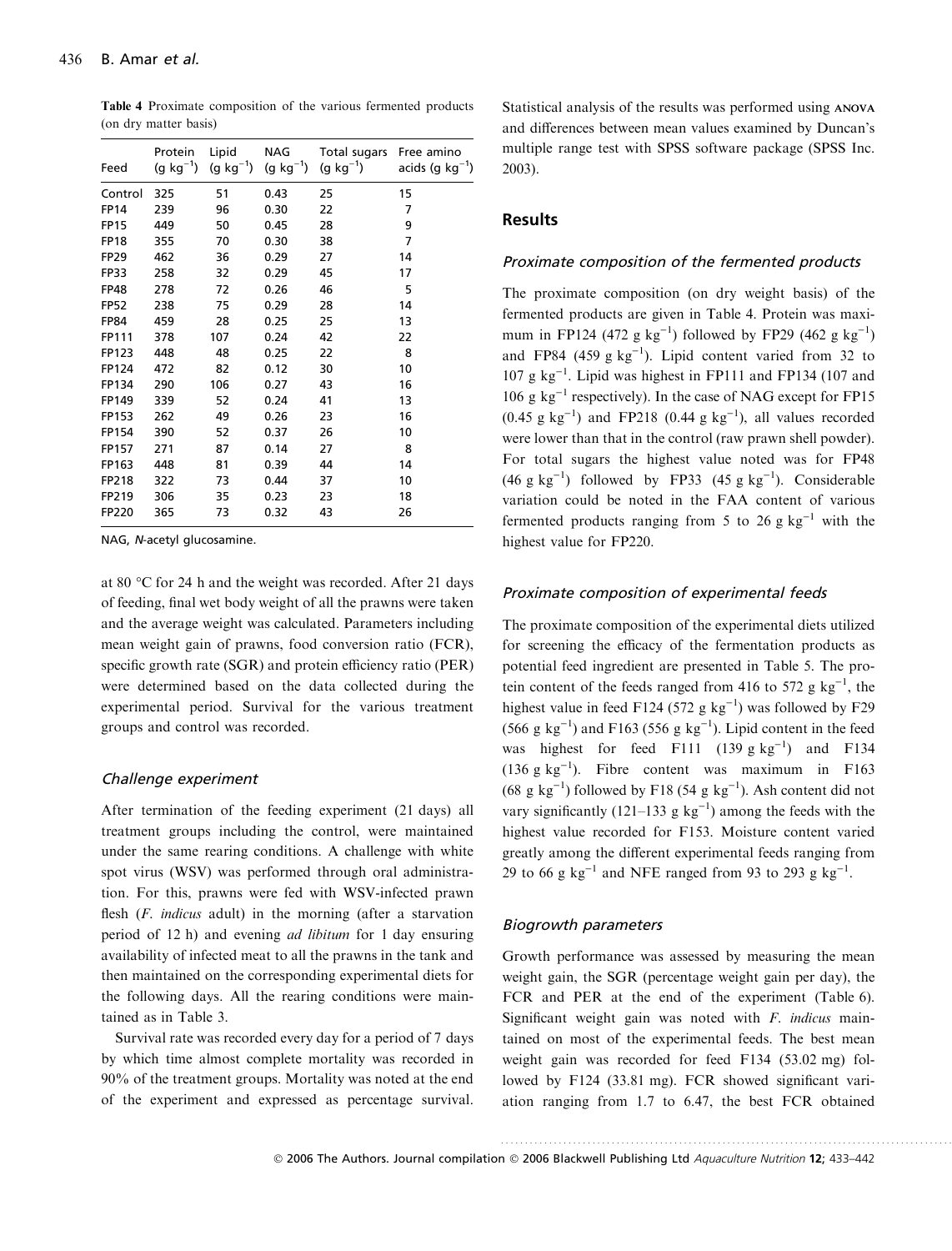Table 5 Proximate composition of the experimental feeds (on dry matter basis)

| Feeds   | Crude protein<br>(CP) (g $kg^{-1}$ ) | Lipid (L)<br>(g $kg^{-1}$ ) | Crude fibre<br>(CF) (g $kg^{-1}$ ) | Crude ash<br>(CA) (g $kg^{-1}$ ) | Moisture<br>$(g kg^{-1})$ | <b>NFE</b><br>$(g kg^{-1})$ |
|---------|--------------------------------------|-----------------------------|------------------------------------|----------------------------------|---------------------------|-----------------------------|
| Control | 475                                  | 83                          | 42                                 | 102                              | 35                        | 298                         |
| F14     | 417                                  | 106                         | 34                                 | 127                              | 29                        | 316                         |
| F15     | 557                                  | 56                          | 38                                 | 121                              | 49                        | 228                         |
| F18     | 495                                  | 84                          | 54                                 | 130                              | 39                        | 237                         |
| F29     | 566                                  | 51                          | 48                                 | 129                              | 37                        | 206                         |
| F33     | 429                                  | 48                          | 40                                 | 127                              | 66                        | 356                         |
| F48     | 443                                  | 94                          | 43                                 | 127                              | 58                        | 293                         |
| F52     | 416                                  | 106                         | 28                                 | 125                              | 60                        | 325                         |
| F84     | 564                                  | 41                          | 41                                 | 106                              | 30                        | 248                         |
| F111    | 510                                  | 139                         | 48                                 | 128                              | 50                        | 175                         |
| F123    | 423                                  | 67                          | 42                                 | 121                              | 54                        | 347                         |
| F124    | 572                                  | 108                         | 51                                 | 123                              | 53                        | 146                         |
| F134    | 451                                  | 136                         | 45                                 | 128                              | 55                        | 240                         |
| F149    | 484                                  | 70                          | 46                                 | 132                              | 59                        | 268                         |
| F153    | 432                                  | 69                          | 41                                 | 133                              | 45                        | 325                         |
| F154    | 518                                  | 75                          | 33                                 | 123                              | 52                        | 251                         |
| F157    | 439                                  | 119                         | 48                                 | 131                              | 43                        | 263                         |
| F163    | 556                                  | 105                         | 68                                 | 124                              | 54                        | 147                         |
| F218    | 472                                  | 91                          | 41                                 | 124                              | 30                        | 272                         |
| F219    | 462                                  | 42                          | 48                                 | 126                              | 40                        | 322                         |
| F220    | 440                                  | 101                         | 30                                 | 126                              | 41                        | 303                         |

NFE = nitrogen-free extracts including crude fibre =  $1000 - (CP + L + CF + CA)$ . Values are not given with  $\pm$  SD.

| <b>Diets</b>    | Weight gain $(q)^1$        | FCR <sup>2</sup>          | $SGR^3$ (% day <sup>-1</sup> ) | PER <sup>4</sup>            |
|-----------------|----------------------------|---------------------------|--------------------------------|-----------------------------|
| Control         | $12.5^b \pm 0.8$           | $3.4^{\circ} \pm 0.2$     | $3.7^{\circ}$ ± 1.4            | $2.6^{\text{ef}} \pm 0.17$  |
| F14             | $13.7^{\rm b}$ ± 0.8       | $4.0^{fg} \pm 0.2$        | $6.8^{bc} \pm 0.9$             | $2.7^{fg} \pm 0.12$         |
| F <sub>15</sub> | $28.2^h \pm 0.9$           | $2.9^d \pm 0.0$           | $6.3^{bc}$ ± 1.1               | $2.3^{\text{cd}} \pm 0.08$  |
| F18             | $15.9^{\circ} \pm 0.6$     | $4.0^9 \pm 0.2$           | $7.5^{\text{cd}} \pm 0.3$      | $2.1^{\circ} \pm 0.08$      |
| F29             | $9.4^{\circ} \pm 0.8$      | $5.5^{\text{i}} \pm 0.5$  | $4.3^{b} + 0.9$                | $1.4^a \pm 0.12$            |
| F33             | $17.8cd \pm 0.9$           | $3.7^{fg}$ ± 0.2          | $5.9^{bc} \pm 1.2$             | $2.4^{\text{de}} \pm 0.12$  |
| F48             | $15.2^{bc} \pm 0.9$        | $4.1^9 \pm 0.3$           | $5.0^{bc} \pm 0.9$             | $2.3^{\text{cd}} \pm 0.14$  |
| F52             | $8.6^{\circ} \pm 0.7$      | $4.7^{\rm h}$ ± 0.3       | $8.7^d \pm 3.0$                | $2.8^{gh} \pm 0.15$         |
| F84             | $22.5^{\text{ef}} \pm 0.7$ | $2.8^{\text{cd}} \pm 0.1$ | $5.2^{bc} \pm 0.1$             | $2.5^{\text{ef}} \pm 0.07$  |
| F111            | $22.8^{fg}$ ± 1.1          | $3.8^{fg}$ ± 0.2          | $6.6^{bc} \pm 0.8$             | $2.1^{\circ} \pm 0.10$      |
| F123            | $19.8^{de} \pm 0.6$        | $3.1^{de} \pm 0.1$        | $6.1^{bc} \pm 1.4$             | $3.4^{kl} \pm 0.10$         |
| F124            | $33.8^{i} \pm 1.0$         | $2.2^{bc} \pm 0.01$       | $8.1^{\text{cd}} \pm 0.7$      | $3.2^{jkl} \pm 0.09$        |
| F134            | $53.0^{\circ}$ ± 1.2       | $1.7^{\circ} \pm 0.03$    | $9.8^d \pm 3.1$                | $5.2^n \pm 0.11$            |
| F149            | $27.7^h \pm 1.0$           | $2.9^d \pm 0.1$           | $7.6^{\text{cd}} \pm 0.4$      | $3.0^{hi} \pm 0.11$         |
| F153            | $25.6^9 \pm 1.0$           | $2.9^d \pm 0.1$           | $12.9^d \pm 0.6$               | $3.6^{\rm m}$ ± 0.14        |
| F154            | $19.0^{\text{de}} \pm 0.8$ | $4.2^9 \pm 0.2$           | $4.9^{bc} \pm 0.1$             | $1.9^{\rm b}$ ± 0.08        |
| F157            | $23.6^{fg}$ ± 1.1          | $2.5^{bc} \pm 0.1$        | $6.1^{bc} \pm 0.3$             | $3.4^{\dagger} \pm 0.16$    |
| F163            | $27.9^h \pm 0.5$           | $6.4^{j} \pm 0.1$         | $7.6^{\text{cd}} \pm 1.7$      | $2.5^{\text{def}} \pm 0.09$ |
| F218            | $15.8^{\circ} \pm 0.8$     | $2.9^d + 0.1$             | $7.4^{bcd} \pm 2.5$            | $3.1^{ijk} \pm 0.13$        |
| F219            | $14.9^{bc}$ ± 1.3          | $2.6^{\text{cd}} + 0.2$   | $9.2^d \pm 1.5$                | $3.0^{hij} \pm 0.18$        |
| F220            | $16.4^c \pm 0.7$           | $3.0^d + 0.01$            | $8.9^d \pm 3.3$                | $3.3^{kl} \pm 0.10$         |
|                 |                            |                           |                                |                             |

Values are given as mean  $\pm$  SD,  $n = 3$ .

<sup>1</sup> Weight gain =  $(w_2 - w_1)$  (g).

<sup>2</sup> FCR = Food consumed (g)  $\times$  live weight gain (g)<sup>-1</sup>.

<sup>3</sup> SGR = ( ln  $w_2$  – ln  $w_1$ )  $\times$   $t^{-1}$   $\times$  100,  $t$  = 21 days.

<sup>4</sup> PER =  $(w_2 - w_1) \times$  [protein consumed (g)<sup>-1</sup> d.m.].

Values with the same superscript does not vary significantly.

being with F. indicus fed F134 (1.7) followed by F124 (2.21). SGR was maximum with feed F153 (12.9% day<sup>-1</sup>) followed by F134  $(9.9\% \text{ day}^{-1})$ . PER varied from 1.4 to

. .............................................................................................

5.2 for the various feeds. The highest PER for feed F134 (5.2) was found to be significantly different from the next highest value of 3.6 by feed F153.

© 2006 The Authors. Journal compilation © 2006 Blackwell Publishing Ltd *Aquaculture Nutrition* 12; 433–442

Table 6 Biogrowth parameters of Fenneropenaeus indicus postlarvae fed various experimental diets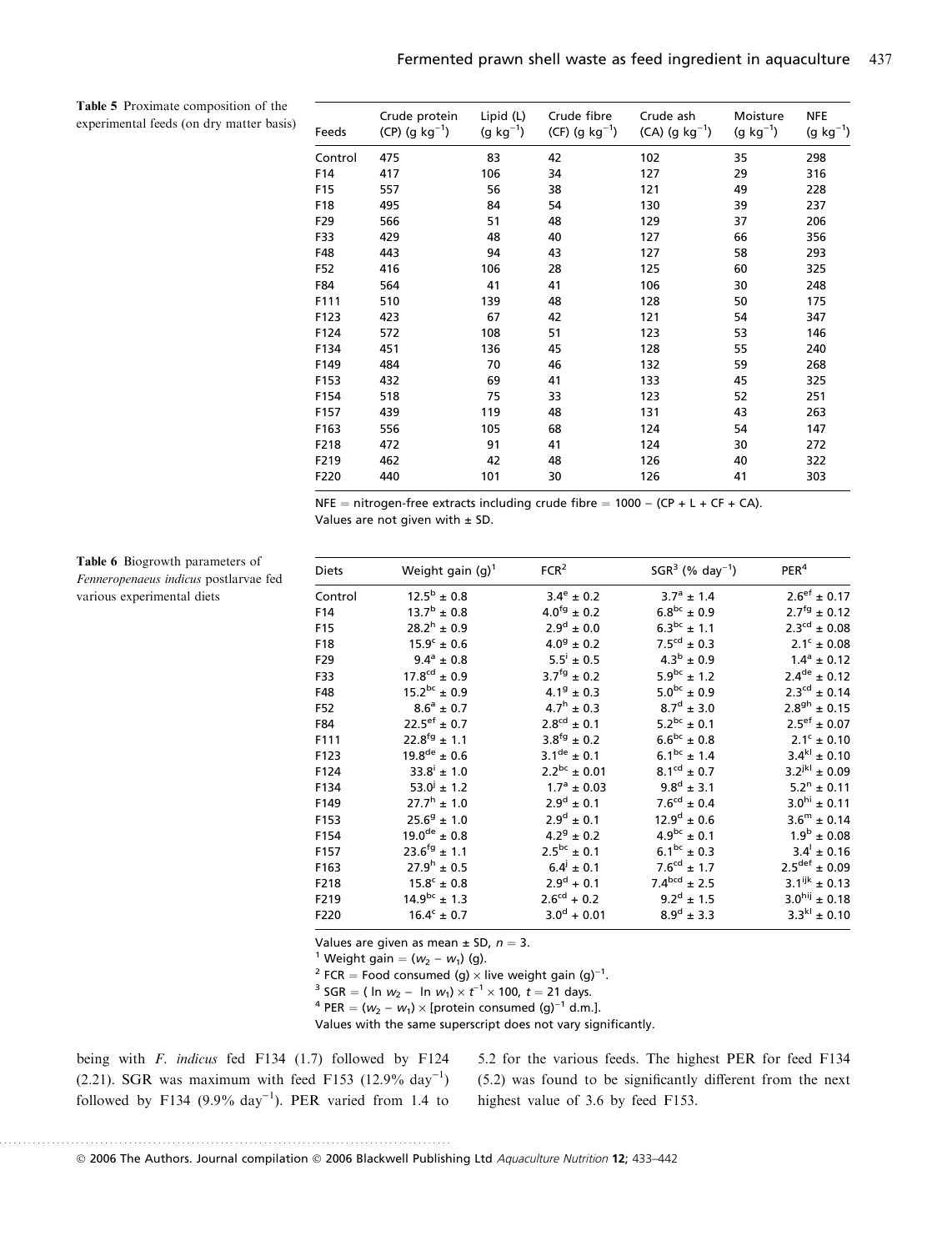Duncan's multiple range test showed that the performance of the feeds in terms of biogrowth parameters differed significantly and it is presented in Table 6. Feeds F134 and F124 gave the best performance.

The percentage survival of the postlarvae after 21 days of feeding on experimental diets is shown in Fig. 1. The shrimp fed control feed showed 80% survival. The percentage survival for treatment diets varied from 41% to 100%. The survival was best with feed F218 (100%) followed by F157, F15, F33, F48 and F52, all showing above 90% survival. The percentage survival of the postlarvae fed on experimental diets after challenge with WSV is given in Fig. 2. Postchallenge survival after 7 days was best with F111 (75%) followed by F48 (66.7%). Very low survival was recorded for shrimps fed diet F163 (i.e. below 20%).

The correlation between the biogrowth parameters and proximate composition of the various fermented products incorporated in the feeds is given in Table 7. Correlation of biogrowth parameters with that of the proximate composition of the fermented products did not show a significant positive correlation with any of the factors except for the free fatty acids, which showed a positive correlation ( $P < 0.1$ ) with SGR. Postchallenge survival had a positive correlation  $(P < 0.1)$  with the lipid content in the fermented products.



Figure 1 Survival of the postlarvae after 21 days of feeding experiment with various experimental diets.



© 2006 The Authors. Journal compilation © 2006 Blackwell Publishing Ltd Aquaculture Nutrition 12; 433-442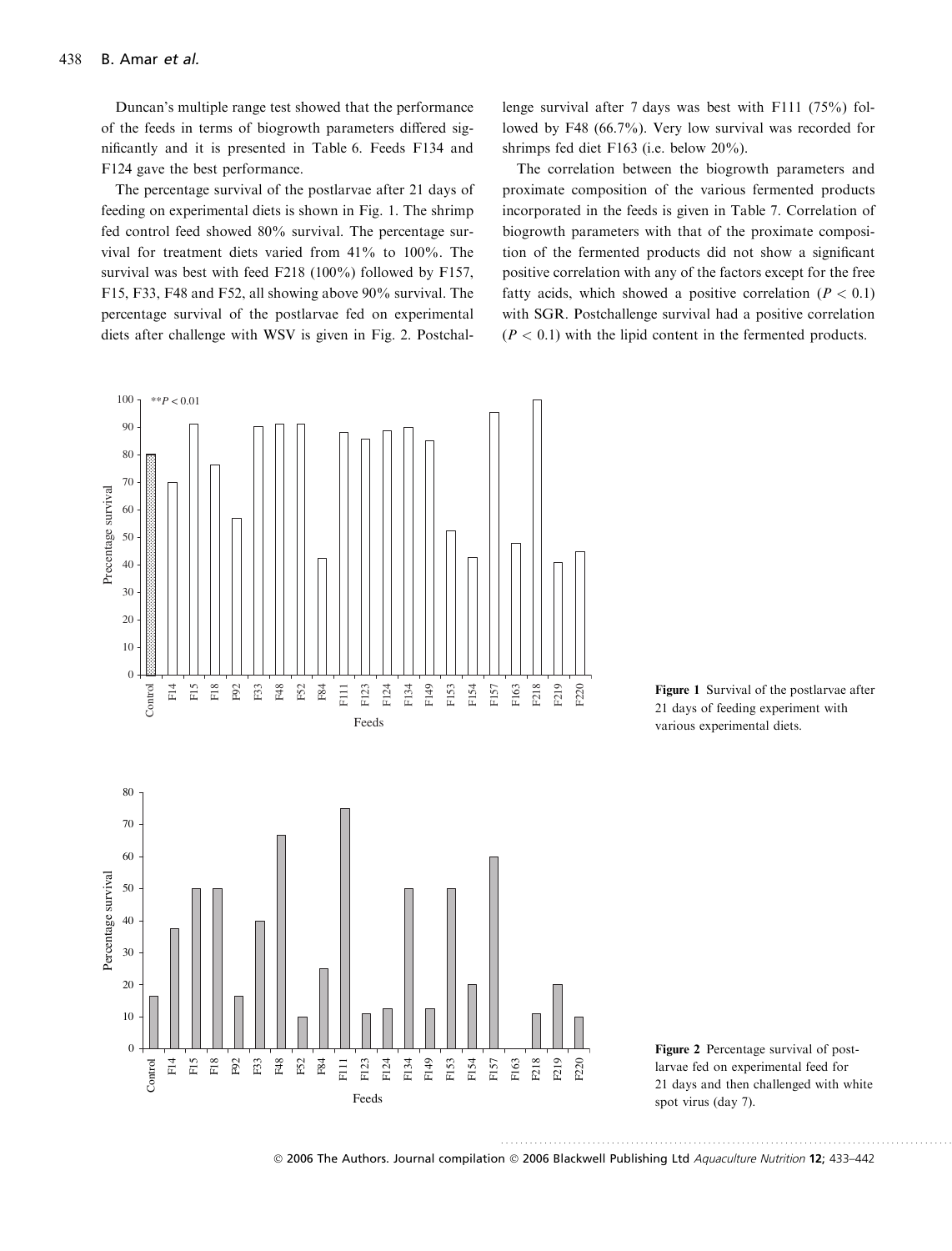Table 7 Correlation (*r* value) between the biogrowth parameters and biochemical components of the various fermented products

| Biogrowth<br>parameters     | Proteins | Carbohydrates | Lipids    | NAG      | Total<br>sugars | Free fatty<br>acids |
|-----------------------------|----------|---------------|-----------|----------|-----------------|---------------------|
| Weight gain                 | 0.01     | $-0.107$      | 0.248     | $-0.298$ | 0.153           | 0.122               |
| <b>FCR</b>                  | 0.1156   | 0.201         | $-0.091$  | 0.204    | 0.005           | $-0.093$            |
| SGR                         | $-0.375$ | 0.074         | 0.109     | $-0.288$ | $-0.027$        | $0.364*$            |
| Survival<br>(prechallenge)  | $-0.300$ | 0.012         | $0.421**$ | $-0.072$ | 0.265           | $-0.268$            |
| Survival<br>(postchallenge) | $-0.183$ | 0.026         | $0.385**$ | $-0.237$ | 0.188           | $-0.094$            |

 $*P < 0.1, **P < 0.01.$ 

## **Discussion**

Considerable increase in nutrient content was noted in terms of protein, lipid and total sugars in most of the fermented products. Proliferation of bacteria in the chitinous substrate might have contributed to the enrichment of protein because of biomass buildup. The chitinoclastic and proteolytic strains performed better in terms of product enrichment as evidenced by the biochemical analysis of the fermented product. Almost all high protein enrichment values were observed for products by chitinoclastic and proteolytic forms like FP124  $(472 \text{ g kg}^{-1})$ , FP48  $(459 \text{ g kg}^{-1})$ , FP15  $(449 \text{ g kg}^{-1})$  and FP163 (448 g  $kg^{-1}$ ), except for FP29 (462 g  $kg^{-1}$ ) which is a product by a chitinoclastic non-proteolytic strain. Hydrolysis of chitin in prawn shell, and to a certain extent the protein hydrolysis, would have enhanced the nutritional quality in addition to improvement in texture and odour of the product. Microbial protein is believed to contribute significantly to the protein content of the fermentation product. Protein enrichment of prawn shell waste have been reported by Rhishipal & Philip (1998). A similar enrichment of protein and lipid was noted in fermented sesame seed meal by Mukhopadhyay & Ray (1999).

Increase in total sugars can be attributed to the hydrolysis of the complex substrate (chitin) leading to increased levels of soluble oligosaccharides thereby enhancing digestibility. Very low value of NAG obtained by fermentation may indicate the rapid uptake of monomeric NAG by bacteria as soon as it is released during hydrolysis of the substrate. FAA enrichment of the fermented product helps in assimilability of the product. Increase in FAAs (10-fold) and vitamin content of rye fodder by fermentation has been reported by Penaloza et al. (1985) and Klappach et al. (1991). In this study, only very few fermented products showed an increase in FAAs which may be due to the utilization of FAA by the microorganisms themselves.

Dietary protein has been reported as the most essential nutrient for the growth of prawns (Andrews et al. 1972; Balazs et al. 1973; Forster & Beard 1973; Venkitaramiah et al. 1975; Alava & Lim 1983). Penaeid shrimps require 350– 400 g  $kg^{-1}$  protein, 80–100 g  $kg^{-1}$  fat rich in PUFA and 350 g  $kg^{-1}$  carbohydrate in their diet. The protein content of the feeds ranged from 416 (F52) to 574 g  $kg^{-1}$  (F124). This range was found acceptable for optimum growth in penaeid prawns as shown by various earlier feeding experiments (Lee 1971; Hanson & Goodwin 1977; Lin et al. 1982; Alava & Lim 1983; Bautista 1986; Millamena et al. 1986; Shiau & Chou 1991; Shiau et al. 1991; Fox et al. 1994; Bautista & Subosa 1997). The varying content of protein obtained in the different feeds can be attributed to bacterial biomass generated during the fermentation process.

The protein quality of a feed ingredient depends on several factors like digestibility and content of essential amino acids, which are also crucial to the biological value of the protein. The presence of protein rich in lysine and methionine together with n-3 fatty acids (Sick & Andrews 1973; Sandifer & Joseph 1976; Kanazawa et al. 1979a,b; Menesveta et al. 1983) in prawn shell waste was found to enhance growth in shrimps. The quality of shrimp meal protein in terms of amino acid content was found to be close to that of prawn muscle (Deshimaru et al. 1985; Penaflorida 1989). This quality of the protein could play a very important role in the current growth enhancement reported in this study.

As the strains selected were highly proteolytic in nature, luxuriant bacterial growth was observed during the fermentation of the substrate. The nutritional value of the microorganisms used in aquaculture depends on their digestibility and assimilation characteristics and the target animal. The essential amino acid index of almost all bacteria was noted to be in the range 91–94. Being above the value 90, it is of good quality for use as aquaculture feed ingredient (Teshima et al. 1986; Penaflorida 1989). Bacteria like Pseudomonas and Methylophilus spp. have been investigated for use as single cell protein in aqua feeds. They have approximately 730 g kg<sup>-1</sup> crude protein and 57 g kg<sup>-1</sup> lipid and 27 g kg<sup>-1</sup> NFE by weight (Kant 1996). Yeast was examined as a replacement for fish meal in rainbow trout diets by Dabrowski et al. (1980) and Aarseth et al. (2005). Yeasts and

. .............................................................................................

© 2006 The Authors. Journal compilation © 2006 Blackwell Publishing Ltd *Aquaculture Nutrition* 12; 433–442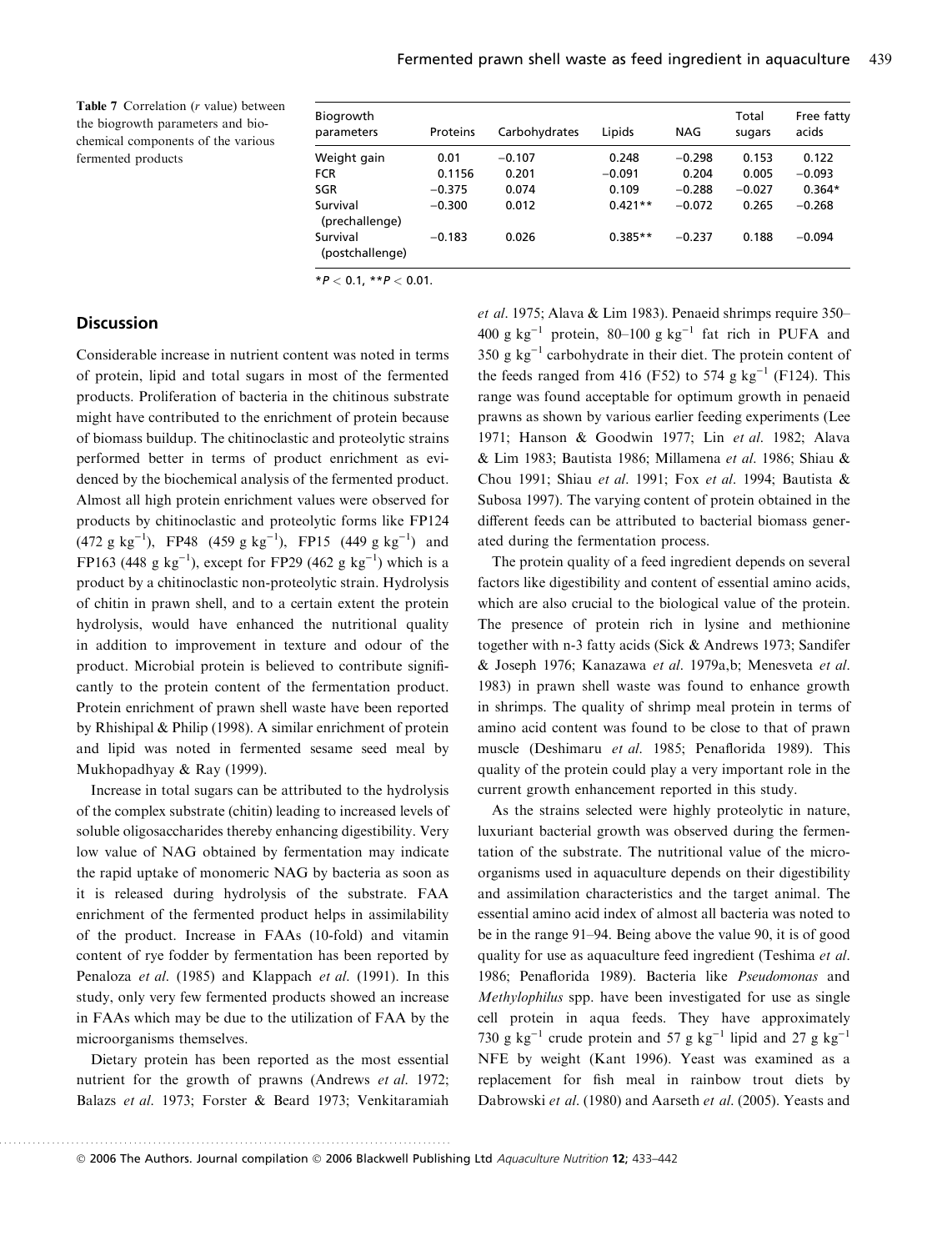bacteria have been evaluated as food for bivalve aquaculture. Protein is the major constituent of both yeast and bacteria (250–490 g kg<sup>-1</sup> d.m.) (Kant 1996). In this study, bacteria belonging to the genera Bacillus, Vibrio, Pseudomonas, Serratia and Coryneforms were used for the fermentation of prawn shell waste. Products generated with Bacillus sp. gave the best performance in terms of various growth parameters (F134 and F124).

Recommended lipid levels for commercial shrimp feeds range from 60 to 75 g  $kg^{-1}$  and a maximum level of 10 g kg<sup>-1</sup> was suggested by Akiyama & Dominy (1989). In the present study, lipid was found to be highest  $(139 \text{ g kg}^{-1})$ in feed F111 followed by F134 (136 g  $kg^{-1}$ ). Lipid enhancement could be by bacterial production. Yongmanitchai & Ward (1989) have reported marine bacteria that produced EPA (elcosa pentanoic acid). Among the lipid compounds in the diets of shrimps, PUFA (poly unsaturated fatty acids), phospholipids and sterols have received the most attention in crustacean lipid nutrition. Microorganisms contain a diverse range of fatty acid composition and are rich sources of useful PUFA (Brown et al. 1996) and 20:5n-3 (Yazawa et al. 1988).

A positive correlation even though not significant could be obtained between the percentage survival and the lipid concentration in the various diet. Prawns fed shrimp head oilaugmented diet were found to grow significantly larger (Sandifer & Joseph 1976). Millamena et al. (1988) noted greater survival and growth in P. monodon larvae that were fed lipid-enriched Artemia nauplii. Sheen & Chen (1993) found that growth of *P. monodon* fed iso-nitrogenous diets supplemented with 80, 100 and 120 g  $kg^{-1}$  lipid were significantly higher than those with lower lipid content. Various studies with *P. japonicus* have demonstrated that dietary phospholipids enhance growth and survival of larvae (Teshima et al. 1982; Kanazawa et al. 1985; Camara et al. 1997) and postlarvae (Levine & Sulkin 1984). A detailed analysis of the fatty acid profile might reveal the presence and quantum of specific fatty acid components responsible for this better survival.

Growth performance coupled with high survival (after viral challenge) could not be obtained for any of the strains. Feeds which showed best growth performance (F134 and F124) exhibited an average postchallenge survival. F111 on the other hand exhibited an average performance for all other biogrowth parameters while exhibiting a significant postchallenge survival. Growth performance of some of the experimental feeds was superior when compared with earlier studies with raw prawn shell waste feed (Balazs & Ross 1976; Menesveta et al. 1983; Fox et al. 1994; Nwanna 2003; Nwanna et al. 2003). An FCR of 2.8 was recorded for shrimp meal diet by Jayalaksmy & Natarajan (1994). In the present study, better FCR could be obtained with F134 (1.7) and F124 (2.21). According to Forster (1970) and Nwanna (2003) only an FCR of 2–3 could be anticipated in prawns because of loss incurred during moulting, though the order of acceptance of the feeds varies in different species (Goswami & Goswami 1982).

Correlation of biogrowth parameters with that of the proximate composition of the fermented product did not show a significant positive correlation with any of the factors except for free fatty acids, which showed a positive correlation ( $P < 0.1$ ) with SGR. The survival percentage after challenge with WSV had significant correlation with the lipid content. This observation indicate the importance of lipids as a component of the diet and necessitate a detailed analysis of the lipid profile of various fermented products to find out the specific fraction responsible for boosting growth as well as immune system leading to better survival.

The present study shows that the shell fermentation product can find good application as a potential feed ingredient in the aquaculture industry both in hatchery and grow out systems. The process would be cost-effective as the raw material is cheap and there being no additional energy input for its production. Moreover being an effective way of recycling of the waste through an upgradation technology, the process deserves much attention as far as the aquaculture and the processing industry is concerned.

## Acknowledgements

Authors are grateful to the Director, School of Marine Sciences, for the facilities provided. The first author is thankful to the Cochin University of Science and Technology, Cochin, and the Council for Science and Industrial Research, New Delhi, for research fellowship granted.

### References

- Aarseth, K.A., Sørensen, M. & Storebakken, T. (2005) Effects of red yeast inclusions in diets for salmonids and extrusion temperature on pellet tensile strength: Weibull analysis. Anim. Feed Sci. Technol.,  $126, 75-91$ .
- Ahamad Ali, S. (1982) Relative efficiencies of pelletized feeds compounded with different animal proteins and the effect of protein level on the growth of Penaeus indicus. Proc. Symp. Coast. Aquacult. Mar. Biol. Assoc. India, 1, 321–328.
- Ahamad Ali, S. & Mohamed, K.H. (1985) Utilization of prawn waste and mantis shrimp for compounding feeds for the culture of penaeid prawns. In: Proceedings of the Symposium on the Harvest and Post Harvest Technology of Fish (Ravindran, R.,

..............................................................................................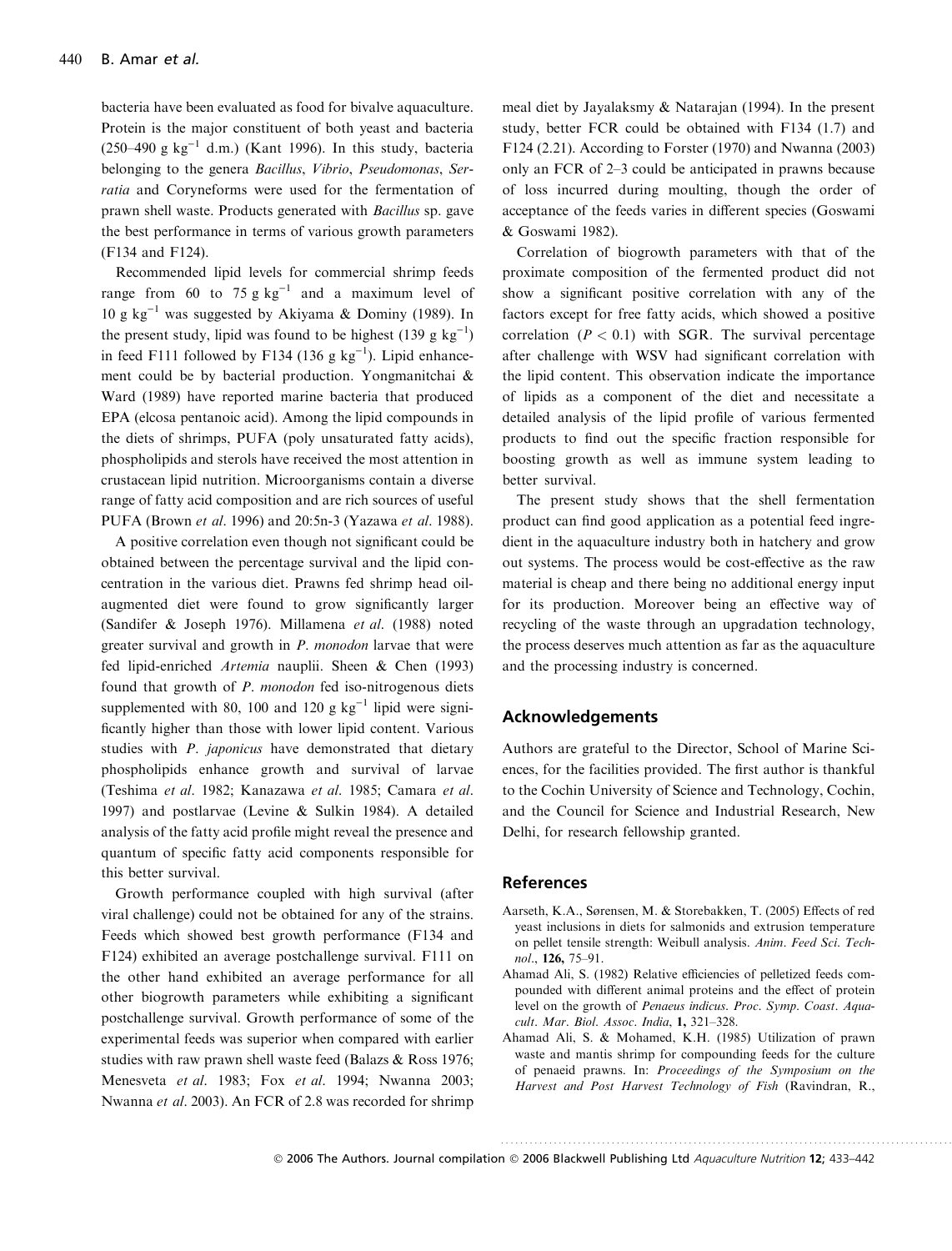Nair, N.U., Perigreen, P.A. et al), pp. 615–618, 24–27 November 1982. Society of Fisheries Technologists, Cochin, India.

- Akiyama, D.M. & Dominy, W.G. (1989) Penaeid shrimp nutrition for the commercial industry. In: Proceedings of the People's Republic of China Aquaculture and Feed Workshop (Akiyama, D.M. ed.), pp. 143–163, Singapore, September 17–30. American Soybean Association, Singapore.
- Akiyama, D.M., Coelho, S.R., Lawrence, A.L. & Robinson, E.H. (1989) Apparent digestibility of feedstuffs by marine shrimp Penaeus vannamei. Bull. Jpn. Soc. Sci. Fish., 55, 91–98.
- Alava, V.R. & Lim, C. (1983) The quantitative dietary protein requirement of Penaeus monodon juveniles in controlled environment. Aquaculture, 30, 53-61.
- Amar, B. & Philip, R. (2004) Nutritional enrichment of prawn shell waste by microbial transformation. In: Marine Science into the New Millennium: New Perspectives and Challenges (Moi, P.S., Ching, C.V., Chye, S.N. et al, eds), pp. 411–418. University of Malaya Maritime Research Centre, Malaysia.
- Andrews, J.W., Sick, L.V. & Baptist, G.J. (1972) The influence dietary protein and energy levels on growth and survival of penaeid shrimp. Aquaculture, 1, 341–347.
- AOAC (1990) Official Methods of Analysis of the Association of Official Analytical Chemists, 15th edn. Association of Official Analytical Chemists, Arlington, VA.
- APHA (1995) Standard Methods for the Examination of Water and Wastewater, 19th edn. American Public Health Association, Washington, DC.
- Balazs, G.H. & Ross, E. (1976) Effect of protein source and level on growth and performance of captive freshwater prawn Macrobrachium rosenbergii. Proc. World Maricult. Soc., 5, 1–14.
- Balazs, G.H., Ross, E. & Brooks, C.C. (1973) Preliminary studies on the preparation and feeding of crustacean diets. Aquaculture, 7, 299–313.
- Barnes, H. (1959) Apparatus and Methods in Oceanography. George Allen Unwin, New York. 125 pp.
- Bautista, M.N. (1986) The response of Penaeus monodon juveniles to varying protein/energy ratios in test diets. Aquaculture, 53, 229– 242.
- Bautista, M.N. & Subosa, P.F. (1997) Changes in shrimp feed quality and effects on growth and survival of Penaeus monodon juveniles. Aquaculture, 151, 121–129.
- Brown, M.R., Barrett, S.M., Volkman, J.K., Nearhos, S.P., Nell, J.A. & Allan, G.L. (1996) Biochemical composition of new yeasts and bacteria evaluated as food for bivalve aquaculture. Aquaculture, 143, 341–360.
- Buchanan, R.E. & Gibbons, N.E. (1974) Bergey's Manual of Determinate Bacteriology, 8th edn. Williams and Wilkins Co., Baltimore, MD.
- Camara, M.R., Coutteau, P. & Sorgeloos, P. (1997) Dietary phosphatidylcholine requirements in larval and postlarval Penaeus japonicus. Bate. Aquacult. Nutr., 3, 39–47.
- Clarke, D.J., Lawrence, A.L. & Swakon, D.H.D. (1993) Apparent chitin digestibility in penaeid shrimp. Aquaculture, 109, 51–57.
- Crompton, E.W. & Harris, L.E. (1969) Applied Animal Nutrition, 2nd edn. Freeman and Co., San Francisco, CA.
- Dabrowski, K., Hassard, S., Quinn, J.P., Pitcher, T.J. & Flinn, A.M. (1980) Effect of Geotrichum candidum protein substitution in pelleted fish feed on the growth of rainbow trout (Salmo gairdneri Rich.) and on utilization of the diet. Aquaculture, 21, 213–232.
- Das, M.M., Mukhopadhyay, P.K. & Nanda, S.K. (1995) Evaluation of four formulated diets in Macrobrachium malcolmsonii juveniles. J. Aquat. Res., 87, 53–63.

. .............................................................................................

- Deshimaru, O., Kuroki, K., Mazid, M.A. & Kitamura, S. (1985) Nutritional quality of compounded diets for prawn Penaeus monodon. Bull. Jpn. Soc. Sci. Fish., 51, 1037–1044.
- Fagbenro, O.A. & Jauncey, K. (1995) Growth and protein utilization by juvenile catfish (Clarias gariepinus) fed dry diets containing codried lactic acid-fermented fish silage and protein feedstuffs. Bioresour. Technol., 51, 29–35.
- Fagbenro, O.A., Jauncey, K. & Haylor, G. (1994) Nutritive value of diets containing dried lactic acid fermented fish silage and soyabean meal for juvenile Oreochromis niloticus and Clarias gariepinus. Aquat. Living Resour., 7, 79–85.
- Fagbenro, O.A., Jauncey, K. & Krueger, R. (1997) Nutritive value of dried lactic acid fermented fish silage and soyabean meal in dry diets for juvenile catfish, Clarias gariepinus (Burchell, 1822). Appl. Ichthyol., 13, 27–30.
- Folch, J., Lees, M. & Sloane, G.H. (1957) Simple method for isolation and purification of total lipids from animal tissues. J. Biol. Chem., 226, 497–509.
- Forster, J.R.M. (1970) Studies in the development of a compounded diet for prawns with particular reference to Palaemon serratus. PhD Thesis, University College of North Wales, Marine Sciences Laboratories, Menai Bridge, Anglesey, 79 pp.
- Forster, J.R.M. (1975) Studies on the development of compounded diets for prawns. In: Proceedings of the First International Conference on Aquaculture Nutrition (Price, K.S., Jr, Shaw, W.N. & Danberg, K.S. eds), pp. 229–248. Delaware Sea Grant College Program and US/Japan Aquaculture Panel, College of Marine Studies, University of Delaware, Newark, NJ, USA.
- Forster, J.R.M. & Beard, T.A. (1973) Growth experiment with Palaemon serratus Pennant, fed with fresh and compounded foods. Fish. Invest. Lond. II, 27, 16–20.
- Fox, C.J. (1993) The effect of dietary chitin on the growth, survival and chitinase levels in the digestive gland of juvenile Penaeus monodon (Fab). Aquaculture, 109, 39–49.
- Fox, C.J., Blaw, P., Brown, J.H. & Watson, I. (1994) The effects of various processing methods on the physical and biochemical properties of shrimp head meals and their utilization by juvenile Penaeus monodon Fab. Aquaculture, 122, 209– 226.
- Goswami, U. & Goswami, S.C. (1982) Formulation of cheap prawn diets and their biological evaluation of some penaeid prawns. In: Proc. Symp. Coastal Aquaculture, Part 1 (Silas, E.G., Rao, P.V., Nair, P.V.R. et al, eds), pp. 211–215. CMFRI, Cochin.
- Hall, G.M. & De Silva, S. (1994) Shrimp waste ensilation. Infofish. Int., 2, 27–30.
- Hanson, J.A. & Goodwin, H.L. (1977) Shrimp and Prawn Farming in the Western Hemisphere. Dowden, Hutchinson and Ross Inc., Stroudsburg, PA.
- Jayalaksmy, B. & Natarajan, P. (1994) Growth, conversion efficiency and moulting frequency of Macrobrachium idella fed on different artificial feeds. J. Aquacult. Trop., 9, 193–200.
- Joseph, J.D. & Meyers, S.P. (1975) Lipid fatty acid composition of shrimp meals and crustacean diets. Feedstuffs, 47, 35–39.
- Joseph, J.D. & Williams, J.E. (1975) Shrimp head oil: a potential feed additive for mariculture. Proc. Symp. World Maricult. Soc., 6, 147–152.
- Kanazawa, A., Teshima, S., Tokiwa, H. & Ceccaldi, J. (1979a) Effects of dietary linoleic and linolenic acids on growth of prawn. Oceanol. Acta, 2, 41–47.
- Kanazawa, A., Teshima, S. & Endo, M. (1979b) Relationship between essential fatty acid requirements of aquatic animals and the capacity for bioconversion of linolenic acid to highly unsaturated fatty acids. Comp. Biochem. Physiol., 63b, 295–298.

<sup>© 2006</sup> The Authors. Journal compilation © 2006 Blackwell Publishing Ltd *Aquaculture Nutrition* 12; 433–442